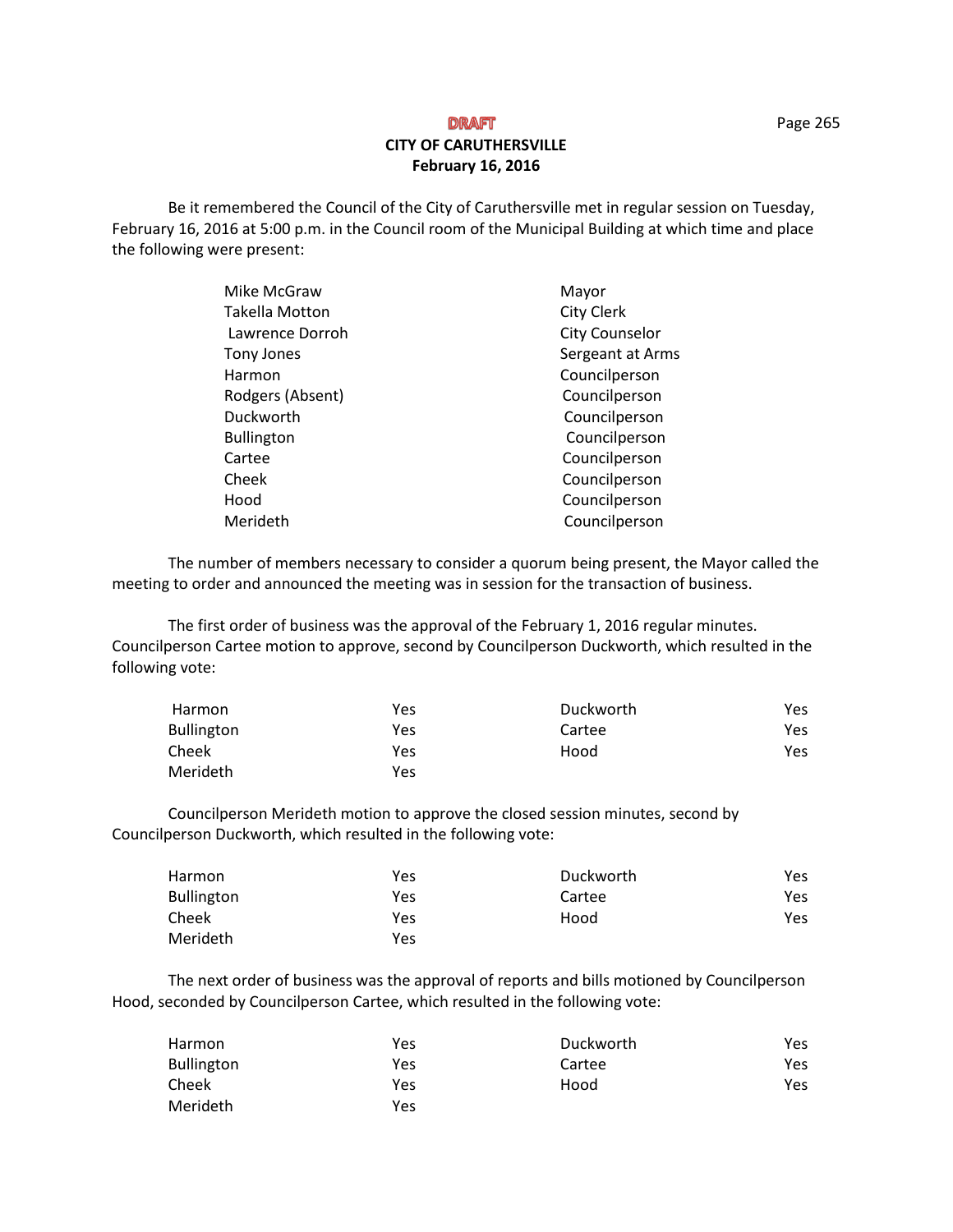| Page 266 | DRAFT |  |
|----------|-------|--|
|          |       |  |

Unfinished business; Councilperson Cartee stated that the way the tree proposals were presented together was confusing. The four trees on Adams were a separate price from the tree on Lincoln. The way Belton has been billing the City is by the day; how long it takes to do the job within a day, at a rate of \$1,200. The Mayor recommended the cutting down of the tree on Lincoln for the \$1,200. There are two additional trees on Bushey at \$650 and Beckwith at \$600 that need to come down. The three final trees would be \$2,450 to cut down. Councilperson Cartee motion to accept the proposal, second by Councilperson Hood to be taken out of the Sales Tax Fund, which resulted in the following vote:

| Harmon            | Yes | Duckworth | Yes |
|-------------------|-----|-----------|-----|
| <b>Bullington</b> | Yes | Cartee    | Yes |
| Cheek             | Yes | Hood      | Yes |
| <b>Merideth</b>   | Yes |           |     |

The Mayor's Report; the bid specifications are complete for reroofing the Cupples building, the Mayor will be checking to see if the quote encompasses all the roof. Discussion was made to the effect of whether the roof should be broken up into three separate sections. Rushing stated that he had asked for quotes on the Community College, the upper level, and lower level. Councilperson Cartee motion to accept bids for the Cupples building, second by Councilperson Merideth, which resulted in the following vote:

| Harmon            | Yes | Duckworth | Yes |
|-------------------|-----|-----------|-----|
| <b>Bullington</b> | Yes | Cartee    | Yes |
| Cheek             | Yes | Hood      | Yes |
| Merideth          | Yes |           |     |

 The Exchange building roof is in good shape; the leak is in the brick and mortar. Terry Rushing will be getting a quote on the sealant for the decorative trim. The Magnolia Project is on hold because of the weather conditions; preliminary plans have been presented to the Planning and Zoning Commission. Ricky Bell asked if there would be a substation for the development; it will all be gravity flow, underground. Bell also wanted to know if there was going to be any clean up. Terry stated that his crew we do the clean up until the contractor gets back into town. The Recreation Center HVAC has been looked at by engineers from Carrier; Counselor Dorroh will write the contract for the proposal. Councilperson Cartee motion to advertise for bids, second by Councilperson Merideth, which resulted in the following vote:

| Harmon            | Yes | Duckworth | Yes |
|-------------------|-----|-----------|-----|
| <b>Bullington</b> | Yes | Cartee    | Yes |
| Cheek             | Yes | Hood      | Yes |
| Merideth          | Yes |           |     |

Jason Simpson with B & B Vector Service will be here this week to discuss drain pipe clean out.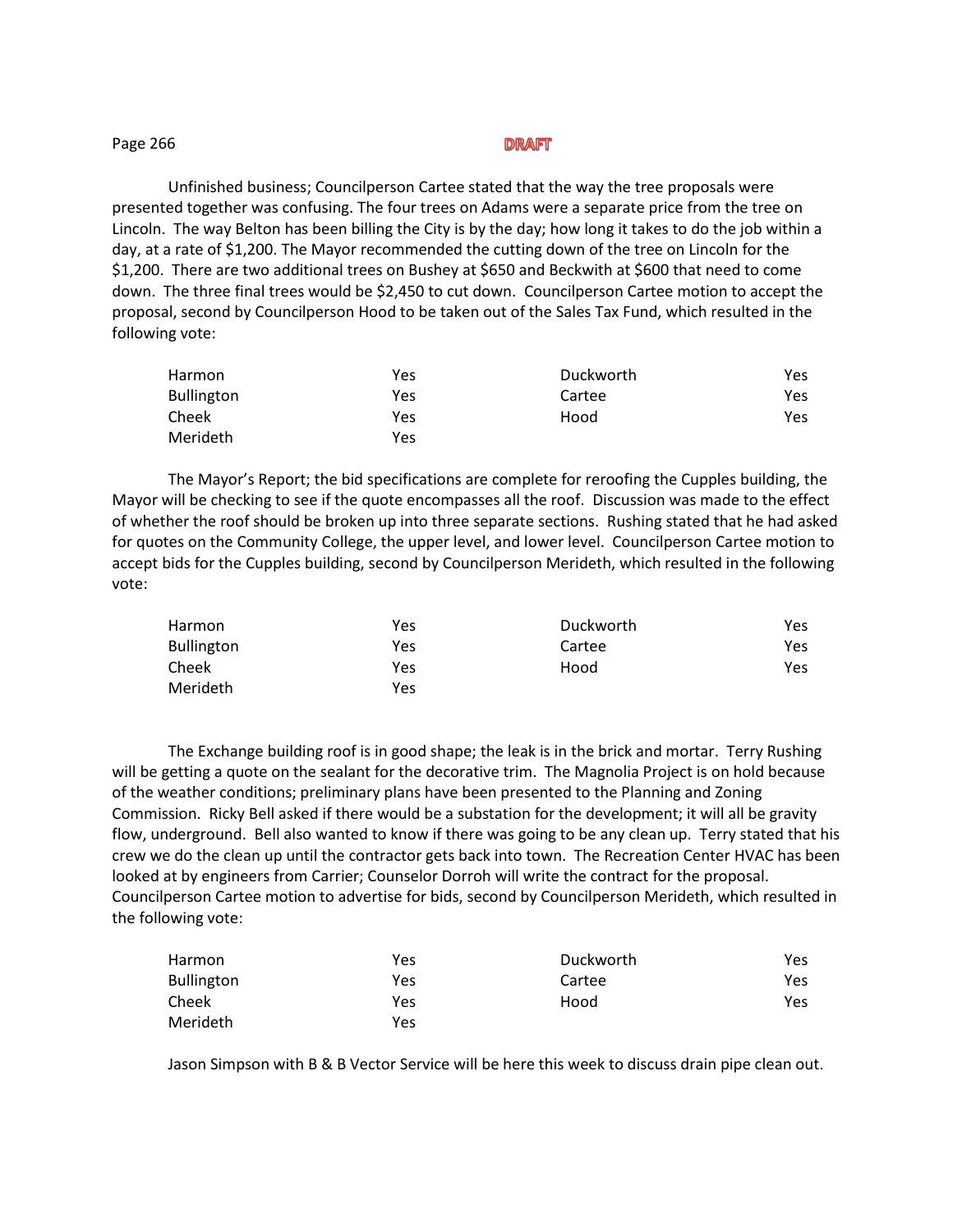## **DRAFT**

They will inspect Lincoln first; it's possible some of the issues could be structural. Terry made mention that he had talked to Chittenden, the survey had not been completed, and didn't have a map of the problem areas. Simpson's visit is only a courtesy visit; there will be a comparison study with the engineer. Terry stated that Chittenden would be making three proposals; the clean out of the drains could run \$20 to \$30 a foot. The City would be best served at doing the worse problem areas first.

Paul Shaw reported that 200 residential meters and 30 one inch meters would have to be ordered which is already budgeted for in the amount of \$42,464. Councilperson Duckworth motion for approval, second by Councilperson Harmon, which resulted in the following vote:

| Harmon            | Yes | Duckworth | Yes |
|-------------------|-----|-----------|-----|
| <b>Bullington</b> | Yes | Cartee    | Yes |
| Cheek             | Yes | Hood      | Yes |
| Merideth          | Yes |           |     |

Paul stated that the water wells needed lowering; we have a contract with Flynn Drilling, which would cost \$49,106. Plant Upgrades Budget is budgeted for \$36,000 and the budget needs to be amended for \$13,106. Councilperson Bullington motion to complete the project and have the balance taken out of Capital Improvements Sales Tax Fund, second by Councilperson Hood, which resulted in the following vote:

| Harmon            | Yes | Duckworth | Yes |
|-------------------|-----|-----------|-----|
| <b>Bullington</b> | Yes | Cartee    | Yes |
| Cheek             | Yes | Hood      | Yes |
| Merideth          | Yes |           |     |

Funeral arrangements for James Lane will be Saturday, February 20<sup>th</sup>, 2016; visitation will be at 10:00 a.m. and services at 12:00 p.m.

The Mayor proposed that the floors at City Hall be stripped, waxed, and buffed for the amount of \$950 by A&T Floor Care, which hadn't been in about nine years. Councilperson Bullington motion to accept the proposal, second by Councilperson Hood, which resulted in the following vote:

| Harmon            | Yes        | Duckworth | Yes    |
|-------------------|------------|-----------|--------|
| <b>Bullington</b> | <b>Yes</b> | Cartee    | Absent |
| Cheek             | Yes        | Hood      | Yes    |
| Merideth          | Yes        |           |        |

Councilperson Bullington reported for the fire committee; there were four fire calls from February 4, 2015 through February 16, 2016. On February 2, a pile of lumber set on fire by owner, with a ticket issued for open burning; February 9, field set on fire; February 13, mutual aid request by Steele fire department; and February 14 on Truman Blvd. a gas line was struck on a vacant lot, stood by until Liberty Utilities arrived. There have been five fire inspections conducted since February 8, 2016.